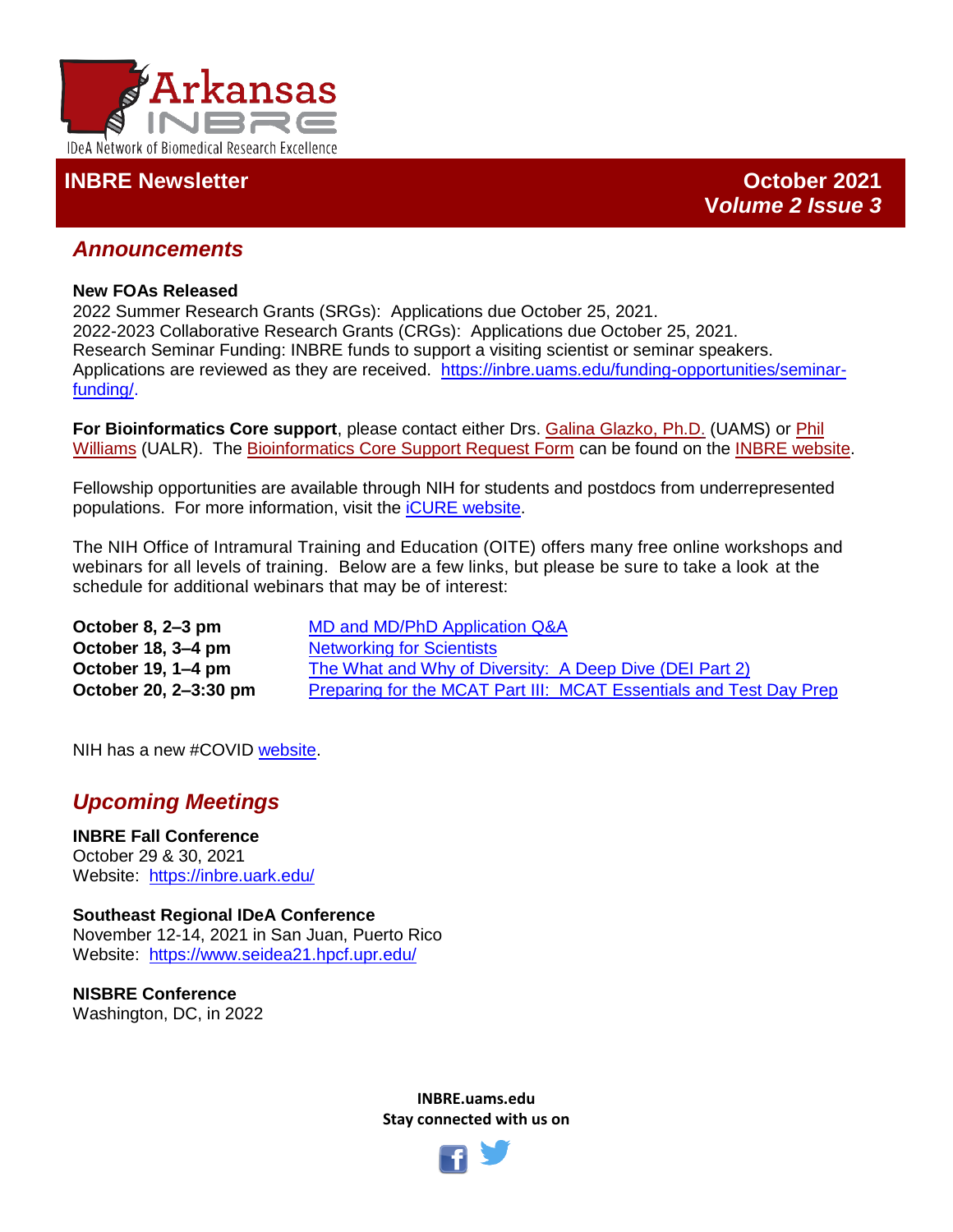## **Message from the PI**



By now everyone should know that two important meetings will be taking place over the next six weeks. First up is the Arkansas INBRE Fall Conference that will be held in Fayetteville October 29-30, 2021. This meeting has always been one of my favorite Arkansas INBRE-sponsored events. The scientific presentations by both faculty and students are uniformly excellent and having an opportunity to spend some time on Dickson Street adds a bit of icing to the cake. Dr. Seymour Wang and the organizing committee are working hard to plan the meeting which will be in-person. In deference to the ongoing pandemic, the meeting will be modified somewhat in order to create a safe environment for attendees. For example, the number of workshops will be reduced and we will not have the traditional banquet at the town center. Attendees will be required to wear a mask at all times during the meeting except when eating or

drinking. The second big meeting is the Southeast Regional IDeA Conference that will be held in San Juan, Puerto Rico November 12-14, 2021. Thus far, 175 abstracts have been submitted. I am happy to report that Arkansas will be well represented at the meeting; 33 abstracts have one or more authors who are affiliated with an Arkansas institution. Additionally, three Arkansas INBRE-affiliated faculty, Jianfeng Xu (Arkansas State University), Alan Tackett (UAMS) and Jerry Ware (UAMS) are speakers at the meeting. Dr. Xu is a speaker in Session B.1—Building Collaborative Research across IDeA Programs. Dr. Tackett is a speaker in Session A.2—MultiOmic Approaches through the Looking Glass. Dr. Ware is a panel member in Session C.2—R15 and R16 Program Overview and Panel Discussion. For those of you who are planning to attend the meeting in person, be sure to check requirements for entering Puerto Rico. If you are unable to attend in person, you can still register and attend virtually. There is no registration fee for virtual attendees.

I am looking forward to hearing about all the important research that is being done by faculty and students across the Arkansas INBRE network.

Everyone stay safe and healthy!

## **Faculty Spotlight: Featuring Faculty with an INBRE Recruitment Package**



**Kyle Gustafson, PhD** *Assistant Professor Arkansas State University*

I earned my BSc (Wildlife Biology) and MSc (Biology) at the University of North Dakota, studying the population biology of hosts and parasites. I did my PhD (Zoology) at Oklahoma State University, studying parasite life cycles and transmission. I went to the University of Wyoming for my 2-yr postdoc where I studied wildlife genomics and disease ecology. I taught at Missouri Southern State University for two years before I took my position as an Assistant Professor

at Arkansas State University.

I am a first-generation college student who came across research somewhat accidentally. As an undergrad, I knew I wanted to work with wild animals, but I didn't really understand how. It wasn't until I got my first opportunity to do undergraduate research that I actually saw some of my role models doing research, enjoying their jobs, and earning an income while doing it. I more or less accidentally stumbled into research as paid undergraduate research programs continued to allow me to spend less time working as a waiter and more time in the laboratory.

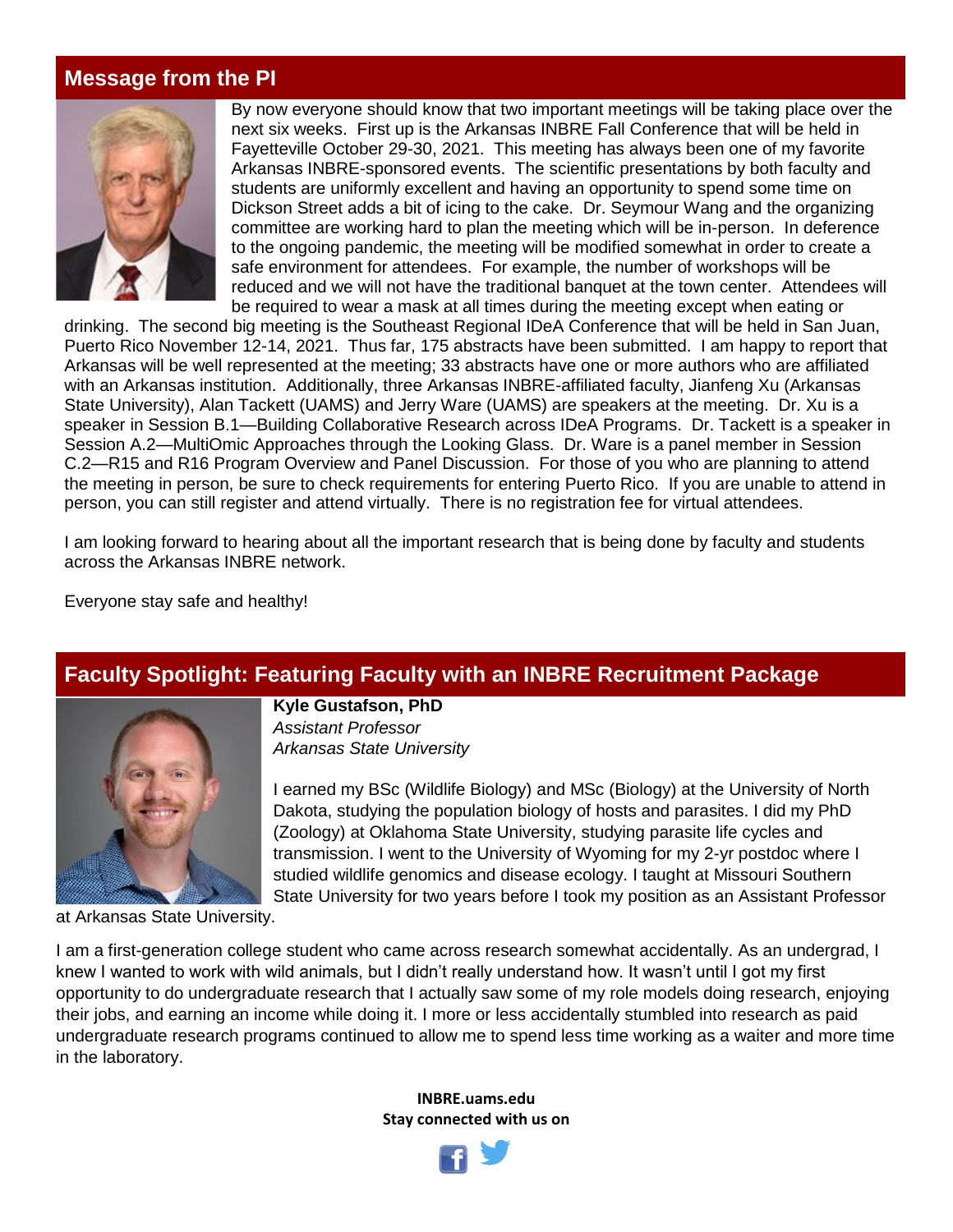There was a perfect storm of events that allowed me to overcome the obstacles faced by poor, first-generation college students. I owe my research career to three professors who mentored me during my early years and, in many ways, still mentor me today. The first event was receiving an NSF Advanced Undergraduate Research Award to study population biology with Dr. Bob Newman at the University of North Dakota (UND). Out of all the professors I have ever interacted with, Bob had the biggest impact on my trajectory as a scientist. Bob was a "thinking man" and promoted deep intellectual thought into my research, which I try to emulate to my students. After the NSF funds expired, I was about to go back to work at a local restaurant, but another opportunity came along. The Ronald E. McNair program allowed me to keep working with Bob until I graduated with a BSc in Wildlife Biology. I stayed at UND for my MSc in Biology where I met Dr. Vasyl Tkach. Dr. Tkach is the most efficient person I have ever met and he taught me how to navigate the molecular and parasitology labs. Dr. Tkach is a humble man who also just happened to be the world expert on trematodes. He treated me as an equal and I am forever grateful for his mentorship. Finally, I did my PhD with Dr. Matthew Bolek. Dr. Bolek is the greatest invertebrate biologists I have ever met. He always seemed to be disorganized, but he was able to take all my scientific ideas, background, and aspirations and help me form an impactful dissertation that would later be awarded the New Investigator Award by the American Society of Parasitologists.

My basic and applied research focuses on understanding the spatial distributions and genetics of hosts and their parasites. I tend to focus my efforts on hosts that are species of conservation concern and on understudied parasites. Currently, I am working on several projects revolving around snails and their parasites (primarily trematodes and coccidia). Snails are primarily responsible for the transmission of an entire class of organisms —nearly 20,000 species of digenean trematodes — which mature in humans and wild vertebrates. Fundamental data on snail taxonomy and distributions in Arkansas is currently unknown. Thus, there is a black hole with regards to understanding their role in trematode infections throughout the state. My lab is also spearheading conservation and disease research on A-State's mascot, the American Red Wolf.

I was hired in a "diseases in nature" cluster hire with two other biologist and that is the type of research I work on. Basic undergraduate projects include studies on the prevalence and distribution of parasites in various host species. These projects are exceptionally well-suited for students interested in medical school, tropical diseases, veterinary school, or wildlife biology. Graduate projects tend to have a theoretical foundation and most often include understanding parasite and host populations using molecular markers. Currently, I have students working on projects identifying trematodes and coccidian from snails throughout the state of Arkansas. Roughly 20,000 trematode species would not exist without snails because snails are a required host in nearly all of their life cycles. Specific snails transmit specific trematodes that may later infect humans, domestic animals, and wild animals. Snails coccidia are currently undescribed, but have the potential to regulate snail populations. Looking at the interactions of trematodes and coccidian could be extremely important for managing snail-borne diseases to humans and other animals.

Last year I had four undergraduates working on parasitological projects. This year, I will likely have seven or more undergraduates working on various projects. There are many joys to mentoring undergraduate students. Training a student on a skill that seemed impossible to them and watching them perform it as if they have been performing it their whole life is extremely rewarding. All my students go through this with microscopy, slide making, and PCRs. Similarly, early-stage students often have little-to-no idea why they are working on a specific project. They understand that parasites are harmful and could kill the host, but slowly building an ecological and evolutionary foundation around their projects makes them understand their project and science in a much more useful way.

I am extremely fortunate to have the INBRE New Faculty Recruitment Package award. I was able to purchase a beautiful differential-interference contrast microscope my first year. Not only does it serve my INBRE-funded undergraduates and department-funded graduate students, but the microscope has already supported projects

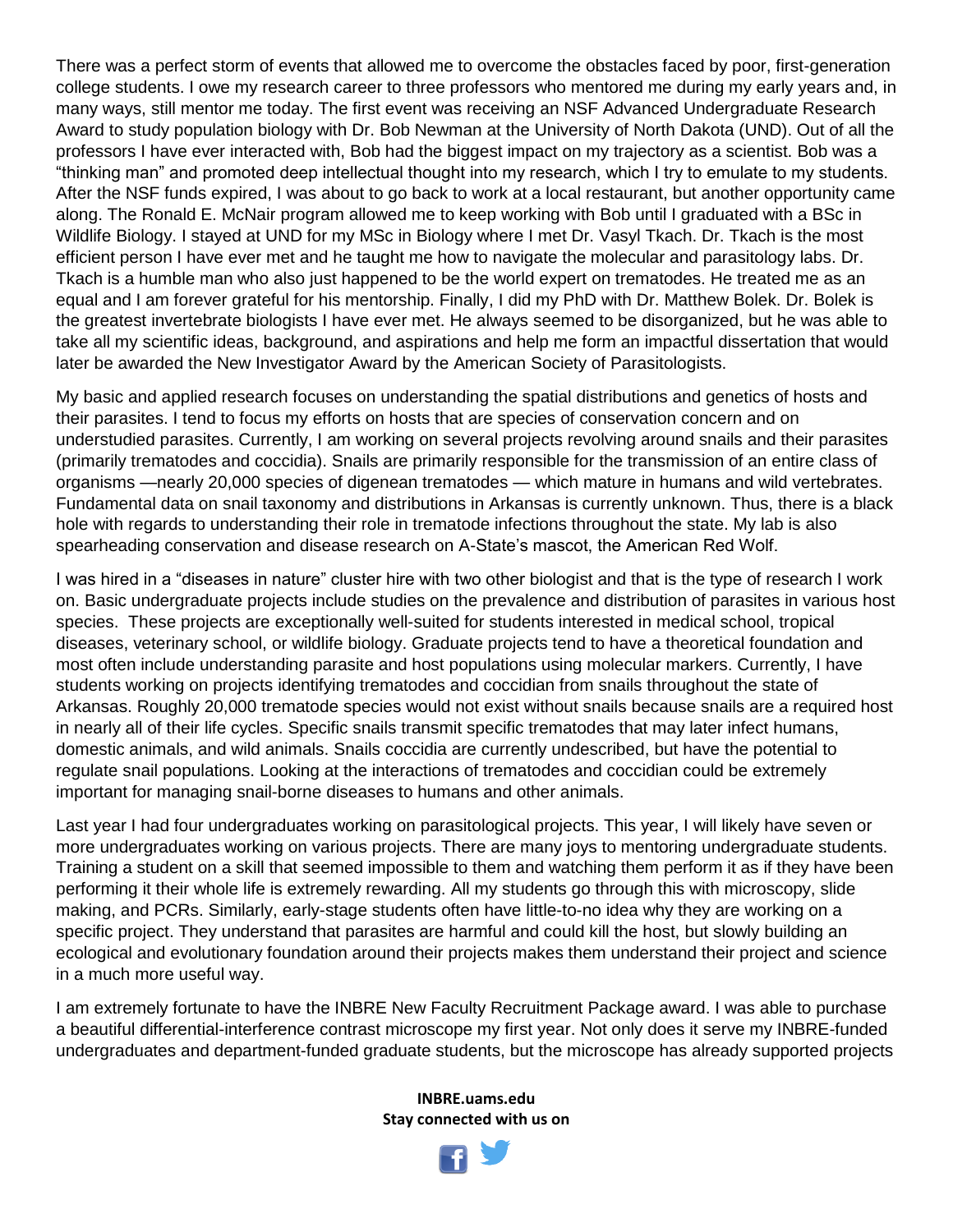from other labs, including numerous undergraduate and graduate students. Multiple years of funding will allow me to strategically expand my research program to fully complete my microscopy lab, genomics lab, and my aquatic-experimental lab. I have received the New Faculty Recruitment Package and also a voucher for genomic sequencing. I have many publications in the works, but as an early-career professor at A-State, my lab is still being populated with students and projects. Data are now being collected and publications are likely to follow.

> *What you might not know about Dr. Gustafson…*

My hobbies are endless and include spending time with my wife and 2 children, rock climbing, microscopy, and dungeons and dragons.

# **Faculty Spotlight: Featuring Faculty with an INBRE Recruitment Package**



**Surya Banerjee, PhD** *Assistant Professor Arkansas Tech University*

I started with Arkansas Tech University (ATU), Russellville in the Fall 2020. I am specialized in teaching genetics, cell and molecular biology, and developmental biology courses.

I have a Bachelor's of Science degree in Zoology with Honors and a Master's of Science in Genetics from the University of Calcutta, India. I received my doctoral degree in Biology from the New Mexico State University, followed by postdoctoral

training at Yeshiva University. I had Dr. Jennifer Curtiss and Dr. Josefa Steinhauer as my Ph.D. and Postdoc mentors who had great influence in my career.

"Find It, Lose It, Move It" is the basic strategy that geneticists use to study the function of a novel gene that I learned from the Developmental Biology text book by Gilbert. The approach was easy to understand and made me curious: how it worked, what were the tools and techniques available, and how could this approach be used to treat diseases? Using this approach, I started doing my research to answer the fundamental question: which are the master regulatory genes and what type of protein interactions determine that a tissue will turn into an eye or the brain, in the right place of the body? My engagement with research piqued my interest to know the spatial and temporal regulation of cellular and molecular processes that control development. My dissertation research forged new ground in understanding the molecular mechanisms of how nutrients control metabolism and affect development, fertility and disease conditions.

I started my doctoral research as a molecular biologist working on tissue specification using development of the eye as a model in the fruit flies. The project was challenging and it was taking longer to answer the research questions. I was frustrated. During this time, I started characterizing a novel gene called "Neprilysin like 15" that came out as a candidate for eye development in a screening in the fruit flies. It was to our surprise

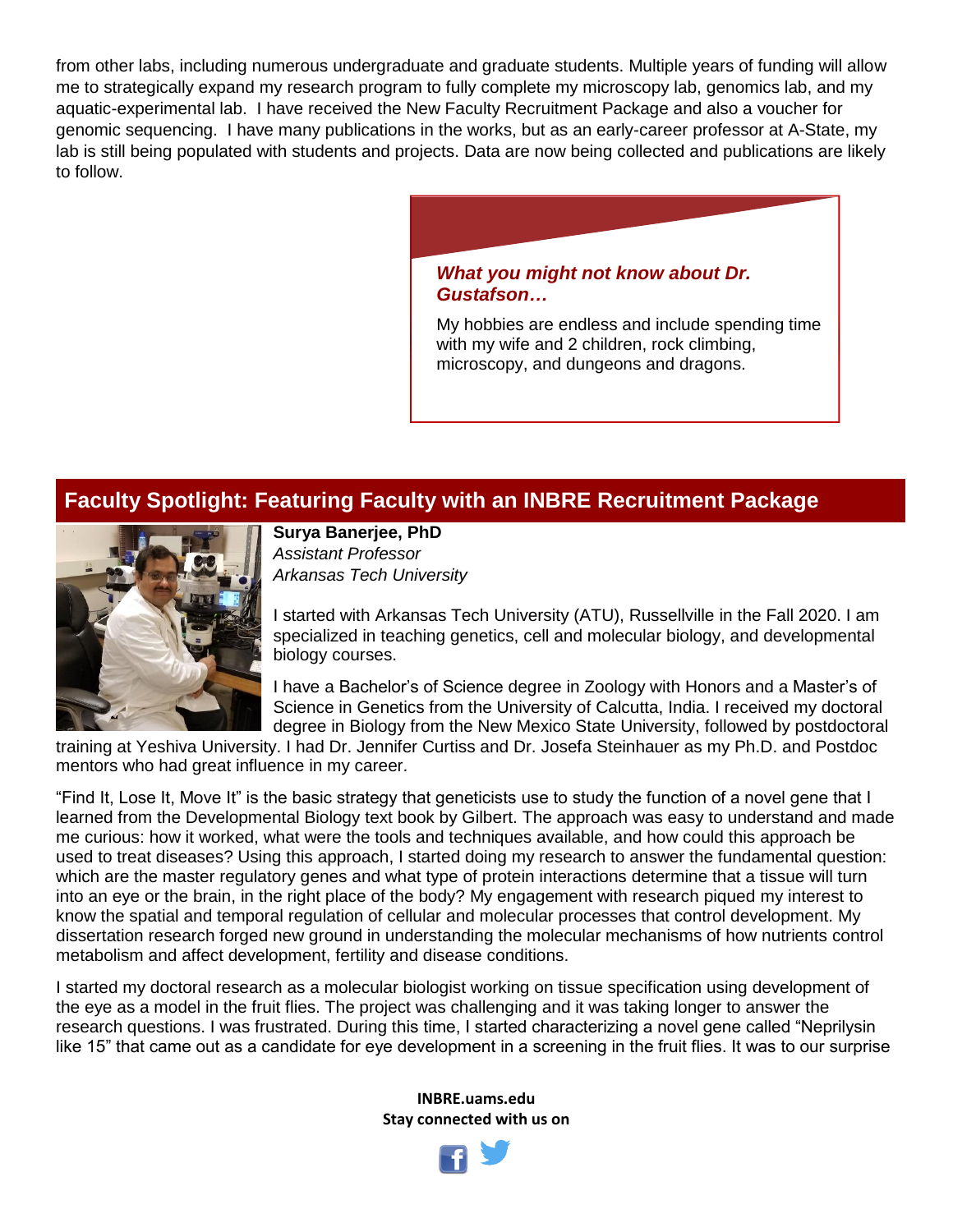that the gene actually had a role in nutrient storage, and it affected development and longevity as well. These new findings kept me motivated and I remain persistent in research. I used CRISPR-Cas9 technique successfully to tag endogenous genes and to mutate a gene in flies. These achievements had the biggest impact in moving my research career forward.

I use the model organism *Drosophila melanogaster,* the fruit fly, to study the genetic basis, and the cellular and molecular mechanism of – (i) nutrient homeostasis and metabolism; (ii) neuromuscular disorder and its effect on fertility; and (ii) tissue specification and organ development. My current research investigates the underlying mechanisms by which Neprilysins (Neps) affect nutrient homeostasis and control symptoms associated with metabolic disorders such as obesity and diabetes. Metabolic disorders have emerged as major life-threatening diseases which also cost millions of dollars for treatment and care, warranting effective alternative treatments. In the last two decades, a family of proteins called Neps, has emerged as a possible candidate for treating obesity and type II diabetes in mammals including humans. Very little is known about how Neps can affect such metabolic disorders. We have been able to determine that Neps regulate carbohydrate and lipid reserves in the storage organs, and by doing so they can exert effects on the development and life span of the fruit fly. With the help of INBRE funds more efforts has been applied in my lab to elucidate the cell signaling pathways that are controlled by Neps, so that effective methods to control metabolic diseases can be proposed. For example, we are interested to determine if expression of major enzymes contributing in carbohydrate and lipid metabolism have been altered due to mutation in Neps. Also, we want to test how reduced nutrient storage in Nep mutants may affect health and longevity. Recently, I have published two peer reviewed articles on the first two topics of my research.

There have been seven undergraduate students actively participating in my research projects funded by AR-INBRE at ATU. They are doing research for the first time. It is challenging to train the undergraduate students but it is very rewarding to see them becoming technically skillful and research minded. I truly enjoy when they propose new hypotheses, alternative research approaches and jumps into trouble shooting. I become very excited when I see the students working hard, being able to explain critical concepts, and are ready to accept additional responsibility including teaching a new peer. Two students have already given a talk in the ATU undergraduate research symposium. We are generating new data which we will present at conferences and will publish in peer reviewed journals. I am very confident that this research experience will have a positive impact in shaping their careers.

INBRE has had a huge impact on my career. My journey with INBRE began when I received my first graduate travel award from NM-INBRE in 2013 during my Ph.D. Since 2020, the Arkansas INBRE has supported my journey as an Assistant Professor at ATU in many ways. The AR-INBRE workshops on genomics, grant writing, using the core facility etc. steered my research, proposal submissions and opportunities for collaboration. As a principal investigator, I have received a three-year long New Faculty Recruitment Grant from the AR-INBRE. The start-up funds have been extremely useful for me to build and organize the resources necessary for my research. Additionally, I received an award for a summer Research Grant from the AR-INBRE. These grants have been instrumental in initializing pilot projects, and involve undergraduate research students for hands-on research at ATU.

#### *What you might not know about Dr. Banerjee…*

I love cooking and I am a foodie. While explaining my research or teaching in the classroom, I often draw analogies from food, which makes my students laugh. This makes me feel happy as I connect research topics with life experiences.

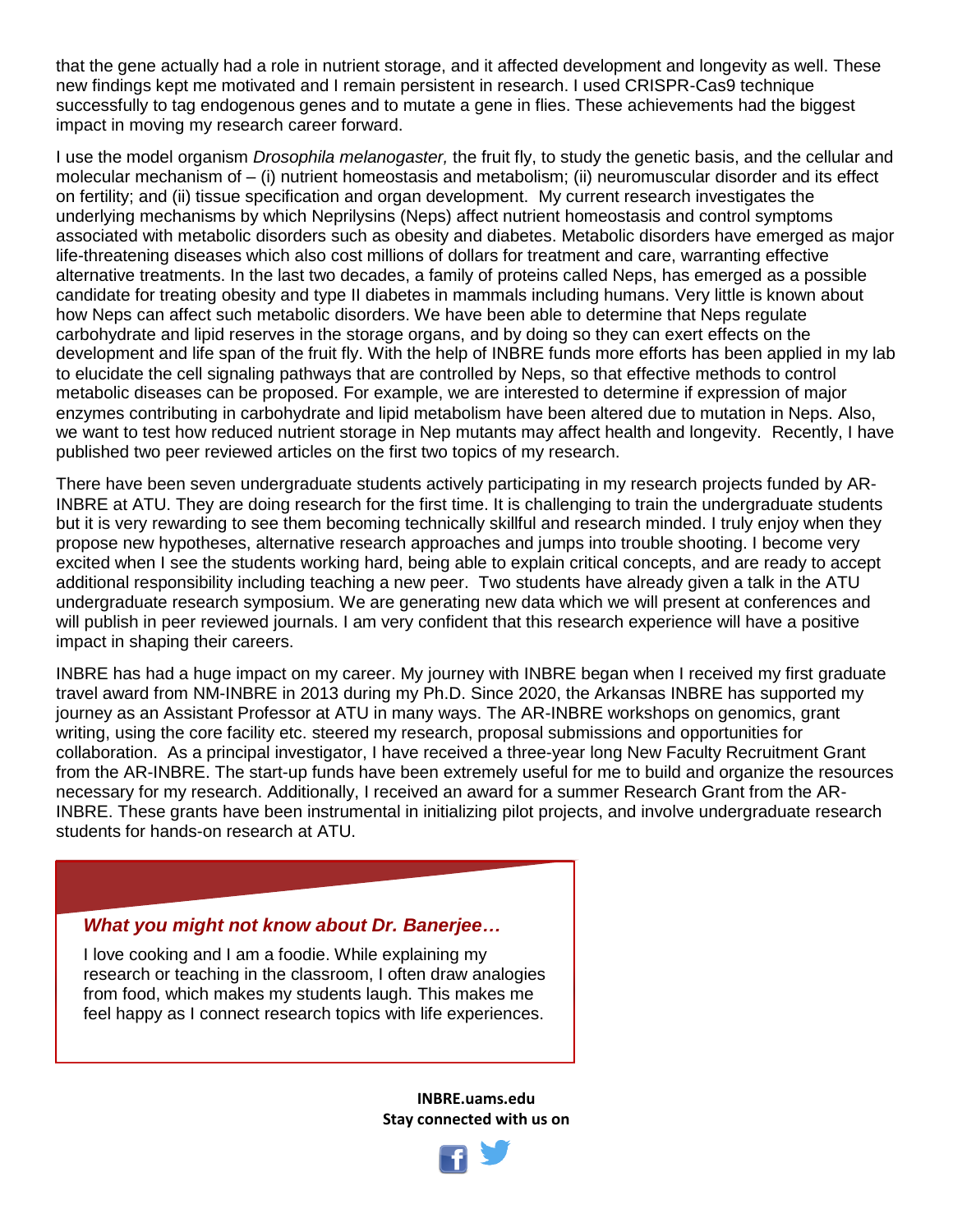## **Development Research Project Program** *Jerry Ware, PhD, Program Director*



### **Reminders:**

We have two upcoming proposal submissions both due Oct  $25<sup>th</sup>$ . One submission is for the 2022 Summer Research Proposals and the other being the Collaborative Research Grants. The FOAs can be found on the Arkansas INBRE website. As I reminder applicants cannot directly submit their proposals to the INBRE. All proposals must be submitted by the signing official of your institution. No exceptions can be made. If you are interested in reviewing (and applicants cannot be reviewers) contact me for more information.

**Upcoming:**

Expect to see an FOA for equipment awards in mid-October with a due date in early January 2022. Specifics will be in the FOA but expect the award maximum to be in \$25-30K range. As always equipment requests that benefit more than a single laboratory are typically reviewed more favorably. And the possibility of the equipment supporting other educational activities, such as a teaching lab, is generally viewed as a positive.

We will likely be able to offer once again the Summer Manuscript Support - 1 month of faculty salary and we anticipate an FOA in November with a due date in early January 2022. The first summer's feedback for this program has been very positive, both from the applicants and as seen by the success rates for manuscript submissions and acceptances. A big Thank You to those who used the support to get their data, and student data, submitted to journals as manuscripts.

Our larger faculty support grants, Research Development Grants or RDGs, will once again be up for competitive review. We anticipate an FOA in the Spring of 2022 with a start date of January 2023. As this date gets closer and you have questions, please feel free to reach out.

#### **Congratulations:**

Finally, a Big Congratulations to Jay Xu, Arkansas State, for his recent NIH R15 award. Jay has been an outstanding investigator with the Arkansas INBRE. His new project focuses on anti-inflammatory products to generate novel therapies for ulcerative colitis and Crohn's disease. Jay is just the latest extramural awardee from our INBRE network. It is great to see Jay's expertise with recombinant protein production in tobacco plants now recognized with NIH extramural funding.

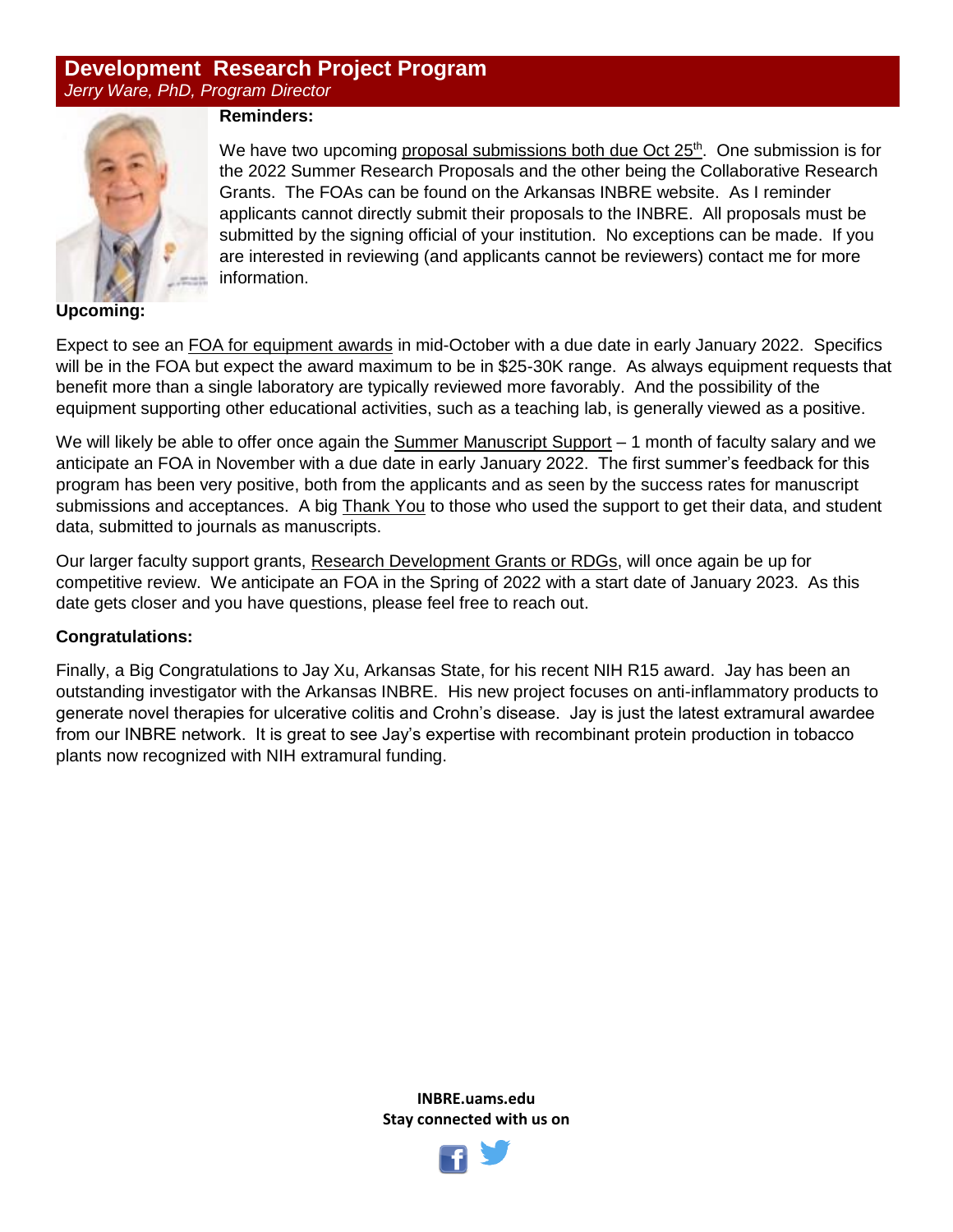# **Student Spotlight**



**Andrea Cooper, MS** *2011 INBRE Summer Fellow*

When I was a junior at the University of the Ozarks, our campus Biological Society hosted a colloquium with Dr. Alan Tackett, a UAMS professor and researcher, as the guest lecturer. At the time, I was unsure of what I wanted to do after graduation, but I was looking into several professional programs. I had previously completed a retrospective case study at Arkansas Children's Hospital and was gaining a bit of research experience through our campus Chemistry Department; however, I also wanted the opportunity to work in a larger lab. After Dr. Tackett's presentation, I spoke with him more in depth which is where I learned about the SURF and INBRE programs at UAMS. When I expressed my interest in summer research, he encouraged me to apply to both programs. His advice paid off when I had the good

fortune of being offered a position in each program. I ultimately selected INBRE because I felt the educational programming and mentorship would help me discern a more definitive career plan.

While working in Dr. Tackett's lab, we examined the up-regulation of the protein EZH2 in metastatic melanoma. I enjoyed the work, but even more so the people. I loved coming into the lab every day because I was surrounded by graduate students and fellows who were excited about their research. I was excited too, but mostly because of them. Through INBRE, I realized that you can have a passion for science without being a scientist (or more traditionally, a physician). Many students enter the field with tunnel vision, and I was admittedly one of them. By the time I was done with my summer research, I had pretty much abandoned all desire to become a physician and started thinking about graduate school. When I came back for my senior year, I started investigating graduate programs and trying to figure out exactly what I wanted to do. It took time, but through a bit of reflection, I realized I was more excited by the people and the programming than actual research. As I thought about next steps, one of the UAMS graduate school reps came to mind. I had met her over the summer and learned that she had earned her PhD in Molecular Biology and Biochemistry. It almost felt like permission to deviate from the expected. The fact that she had done it, meant that I could too. As odd as that sounds, it helped me articulate what I wanted to do – which was to work with students in the sciences. That vision has evolved overtime, but led me to College Admissions directly after graduation. I had originally planned to take a gap year, but landed a job as an Admissions Representative at Arkansas Tech University. The job wasn't initially on my radar, but when I saw an opening it seemed like a foot in the door. I initially felt it would be great professional experience to later working in a medical college, but I was open to change. Through my position, I was able to take graduate courses and earned a Master's degree in College Student Personnel. After earning my Master's, I accepted a position as a College Counselor at Subiaco Academy where I worked until this past February. Over the summer, I completed my MS in School Counseling and accepted a position at my alma mater to serve as the Director of Career Services. In many ways, I provide a lot of the same support and guidance as I did before, but I'm excited to be working with young adults as they are discerning their own career paths.

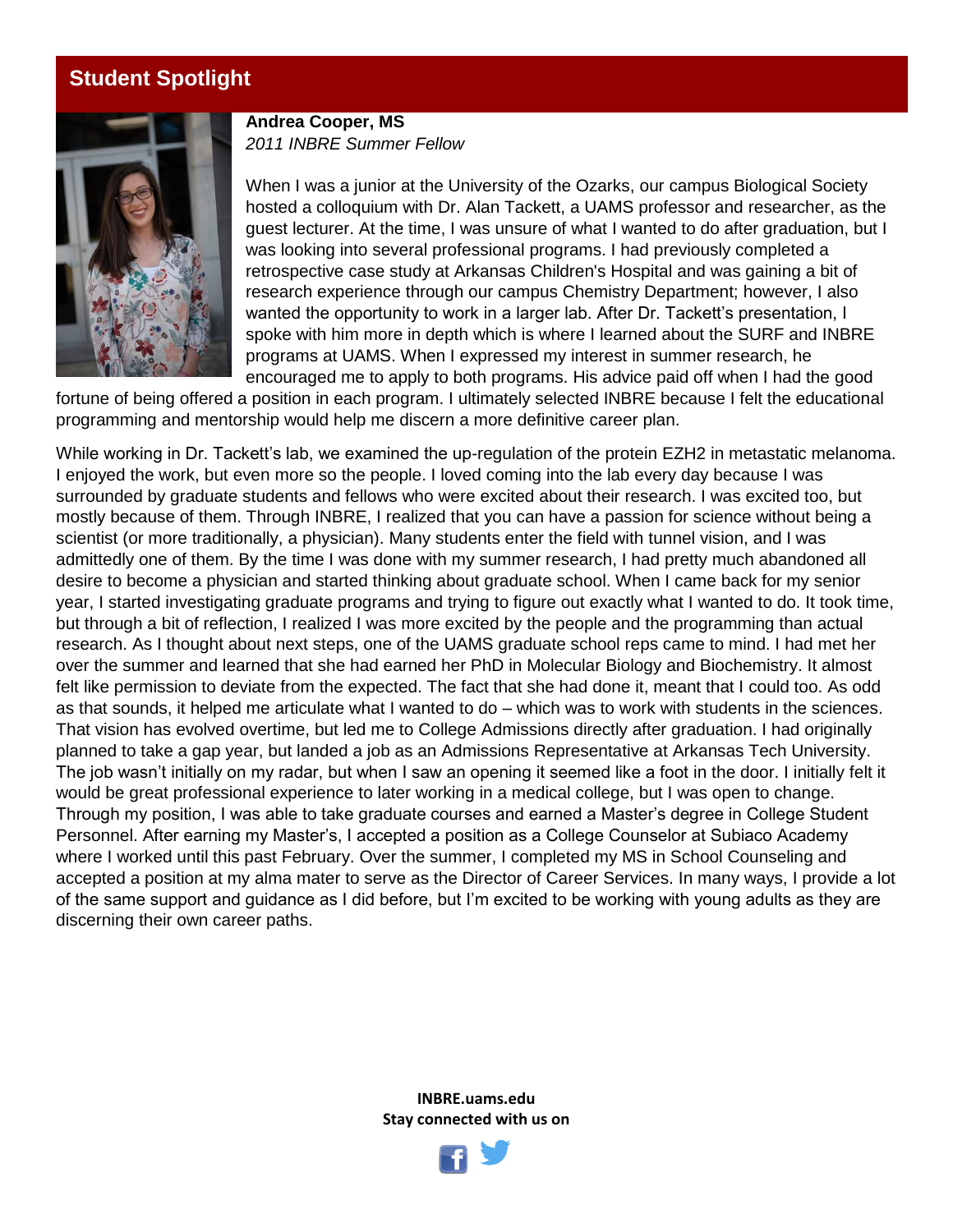### *What you might not know about Andrea …*

Like so many others, I love home improvements. My husband and I have renovated several homes together and are in the midst of kitchen and bathroom renovation! In other exciting news, I recently finished my Master's in School Counseling and Leadership this past summer!

# **Recent Publications**

**Dagtas S, Griffin RJ.** *Nigella sativa* extract kills pre-malignant and malignant oral squamous cell carcinoma cells. J Herb Med. 2021 Oct;29:100473. doi: 10.1016/j.hermed.2021.100473. Epub 2021 May 21. PMID: 34485026; PMCID: PMC8415487.

Yuan Y, **Wang F.** A comparison of three DFT exchange-correlation functionals and two basis sets for the prediction of the conformation distribution of hydrated polyglycine. J Chem Phys. 2021 Sep 7;155(9):094104. doi: 10.1063/5.0059669. PMID: 34496578; PMCID: PMC8425985.

Alkhaibari IS, Raj K C H, Alnufaie R, Gilmore D, **Alam MA**. Synthesis of Chimeric Thiazolo-Nootkatone Derivatives as Potent Antimicrobial Agents. ChemMedChem. 2021 Sep 6;16(17):2628-2637. doi: 10.1002/cmdc.202100230. Epub 2021 Jun 9. PMID: 33955181; PMCID: PMC8429137.

Wang J, Garg S, Landes RD, Liu L, Fu Q, Seng J, Boerma M, Thrall K, Hauer-Jensen M, **Pathak R.** Differential Recovery of Small Intestinal Segments after Partial-Body Irradiation in Non-Human Primates. Radiat Res. 2021 Aug 1;196(2):204-212. doi: 10.1667/RADE-20-00272.1. PMID: 34043805; PMCID: PMC8440418.

### **#sharingnews**

**Congratulations to Fernando Lopez**, a 2019 INBRE Alumni, who started his graduate career this summer in Los Angeles where he will pursue a PhD in Chemistry at UCLA.